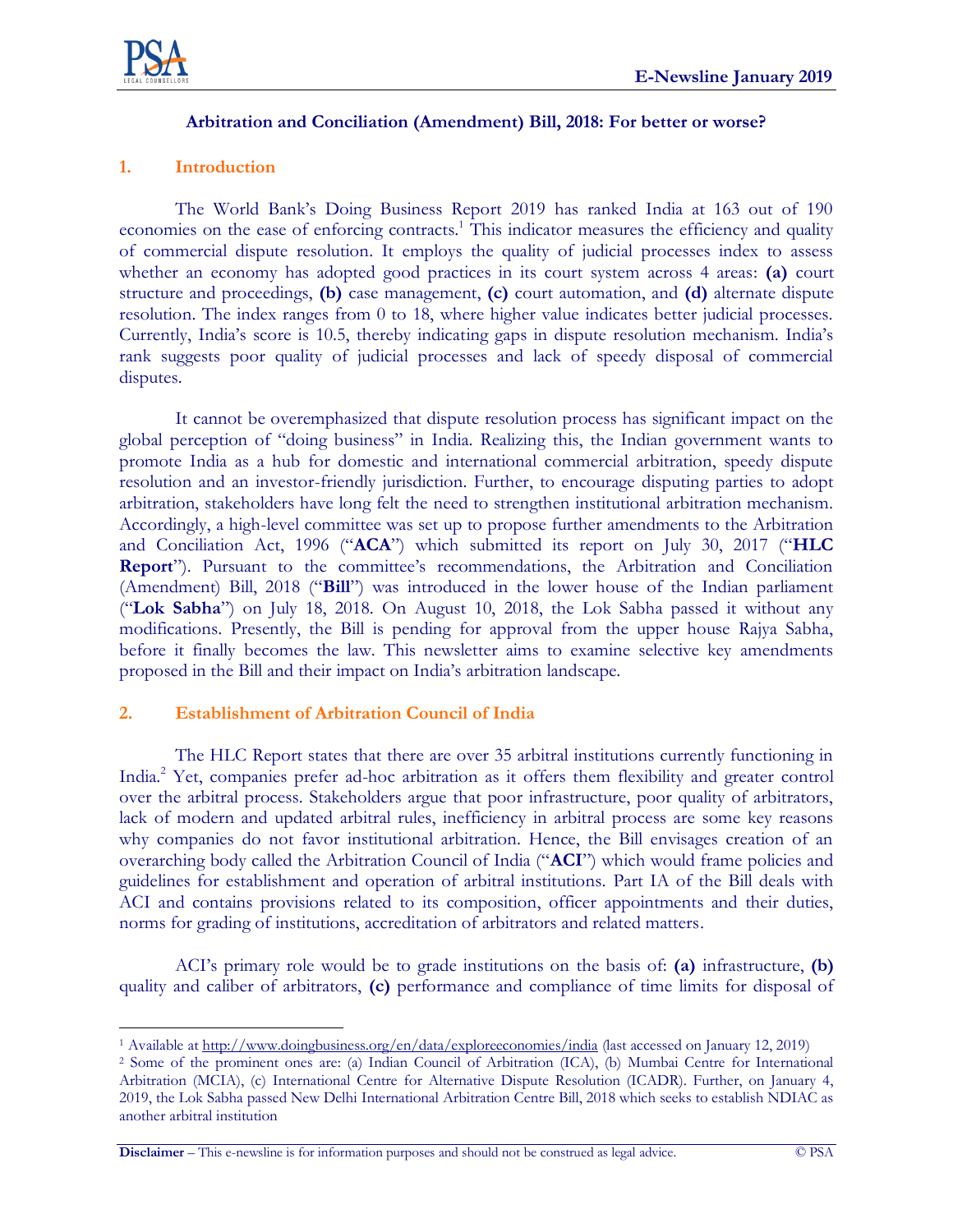

domestic or international commercial arbitration. This is a welcome step towards creating a robust institutional arbitration ecosystem. Such grading will help to set minimum standards for functioning of institutions and create a benchmark to assess their quality. Additionally, the Bill also seeks to amend section 11 of ACA which provides for court's assistance in appointment of arbitrators upon a party's request. Presently, where parties fail to appoint a sole arbitrator or two appointed arbitrators fail to agree on the third arbitrator, a party can approach either the Supreme Court ("**SC**") or the concerned High Court ("**HC**") for such appointment. However, once the Bill is notified, such appointments shall be made by the institution designated by the SC for international commercial arbitration or by HC in domestic arbitration under section 11. The intent is to ensure speedy appointment of arbitrators with minimum judicial involvement. Further, appointment of arbitrators from graded institutions will assure parties of their credibility, efficiency and ability to deliver better quality of awards thereby encouraging institutional arbitration. Hence, the grading process assumes great significance for an effective arbitral process.

ACI will establish norms for accreditation of arbitrators provided under a new Eighth Schedule. These require potential arbitrators to have sound knowledge of contract law, robust understanding of both domestic and international best practices on arbitration, etc. However, they are silent on how arbitrators will acquire such knowledge and understanding. Arbitrators are also expected to avoid any potential conflict connected with the dispute. While there needs to be more clarity on the prescribed norms, accreditation of arbitrators will prove beneficial in creating a wellqualified and experienced pool.

Section 43C of the Bill provides that ACI shall consist of a Chairperson and 7 other members, all appointed or nominated by the Central Government. The HLC Report recommended that it should function as an autonomous and self-regulatory body. It envisaged that government's role should be limited to providing infrastructural support, financial assistance, and promotion of arbitral institutions. However, a government appointed council suggests potential risk of its involvement in day-to-day functioning of ACI. Whether ACI will be truly autonomous remains to be seen, but the hope is that it will be truly independent and sans government influence.

### **3. Setting aside of arbitral award: Requirement to "furnish proof" dispensed with**

Presently, section 34(2)(a) of ACA provides that an arbitral award may be set aside *only if* the party making the application "furnishes proof" of any of the grounds mentioned therein. The question of degree of such "proof" was settled by the SC while construing an exclusive jurisdiction clause in *Indus Mobile Distribution Pvt. Ltd. v. Datawind Innovations Pvt. Ltd.*<sup>3</sup> In that case, SC held that "proof" under section 34(2)(a) should be furnished "*only by way of an affidavit of facts not already contained in the record of the proceedings before the arbitrator.*" The SC cautioned against holding a "minitrial" by framing issues, giving parties an opportunity to lead evidence and cross-examine witnesses since this would amount to re-adjudication thereby defeating the purpose of speedy resolution. In an earlier judgment<sup>4</sup> of the Delhi HC, the judge held that "there is no requirement under Section 34 for *parties to lead evidence. The record of the arbitrator was held to be sufficient in order to furnish proof of whether grounds under Section 34 were made out.*" In light of the above jurisprudence, the Bill envisages that the

 $\overline{a}$ 3 (2017) 7 SCC 678

<sup>4</sup> Sandeep Kumar v. Dr. Ashok Hans (2004) 3 Arb LR 306. See also: Sial Bioenergie v. SBEC Systems AIR 2005 Del 95, WEB Technologies and Net Solutions Pvt. Ltd. v. M/s Gati Ltd. and Anr. 2012 SCC online Cal 4271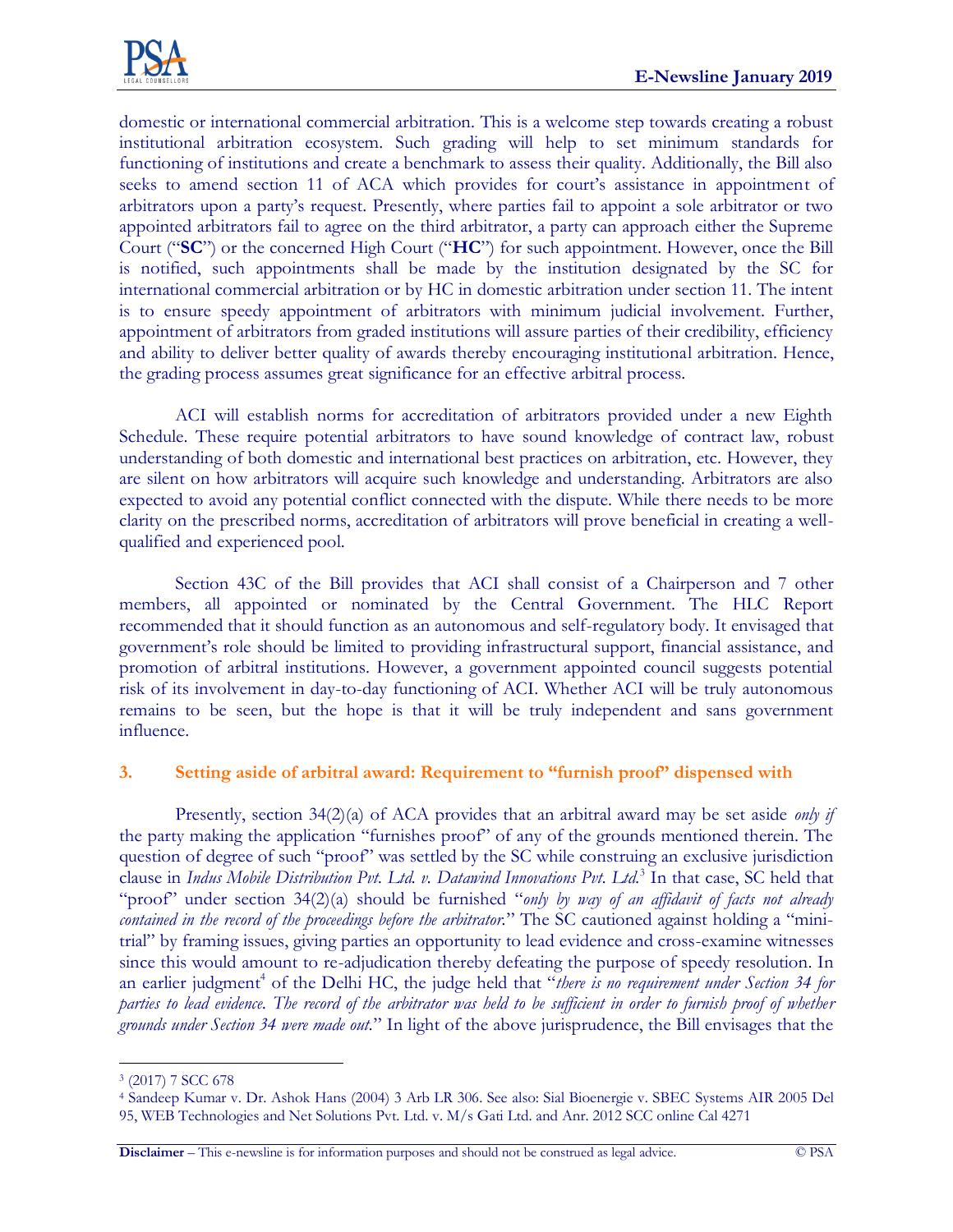

party making an application on grounds specified under section 34(2)(a) would now only be required to establish any of the grounds "*on the basis of the record of the arbitral tribunal*." This amendment will help to prevent recalcitrant parties from adopting dilatory tactics and ensure compliance with the mandate under section 34(6) to dispose such applications within 12 months.

# **4. Clarification on applicability of 2015 amendments**

Section 26 of the Arbitration and Conciliation (Amendment) Act, 2015 ("**ACAA 2015**") governs its applicability on arbitral proceedings commenced before October 23, 2015, the date when ACAA 2015 came into force ("**Effective Date**"). The section read as: "*nothing contained in this act shall apply to arbitral proceedings commenced in accordance with the provisions of Section 21 of the principal Act, before the commencement of this Act unless the parties otherwise agree but this Act shall apply in relation to arbitral proceedings commenced on or after the date of commencement of this Act*." While a plain reading of section 26 indicated that ACAA 2015 would not apply to arbitrations commenced before the Effective Date its application on related proceedings was unclear. Further, Indian courts have divergent views regarding the interpretation of section 26. Some HCs hold that ACAA 2015 shall not apply to court actions arising out of arbitrations commenced before the Effective Date,<sup>5</sup> while others observe that it shall apply to all pending and fresh court actions regarding such arbitrations.<sup>6</sup>

To clarify the application of ACAA 2015, the Bill has omitted section 26 and inserted a new section 87 which shall apply retrospectively from the Effective Date. Pursuant to this section, unless parties agree otherwise, ACAA 2015 amendments shall **apply** to arbitrations commenced from the Effective Date and related proceedings; and shall **not apply** to arbitrations commenced earlier and related proceedings, notwithstanding when they commenced.

The key concern with section 87 is its retrospective application of ACAA 2015. The objective of ACAA 2015 was to remove difficulties caused by conflicting interpretations of Indian courts regarding provisions of ACA, which caused delays and excessive court interference in arbitration matters. If it comes into force in its current form, section 87 will have a cascading effect on all court actions for arbitrations commenced before the Effective Date, thereby negating the impact of all important 2015 amendments. These include, introduction of strict timeline for disposal of section 34 applications, court's power to order interim measure of protection under section 9, stay on enforcement of award under section 36, etc. In *Board of Control for Cricket in India v. Kochi Cricket Pvt. Ltd. and Ors*., 7 the SC examined section 87 of the Bill and cautioned against its retrospective application. While examining the objective behind introduction of ACAA 2015, it noted that goal was to make arbitration "more user-friendly, cost effective and lead to expeditious disposal of cases." The apex court made the point that the government should not disregard the foregoing object and took the view that if the proposed section 87 is applied retrospectively, then "*immediate effect of section 87 would be to put all the important amendments made by the Amendment Act on a* back-burner." The SC observed that such an interpretation would defeat the objective of speedy disposal of arbitral disputes with least court interference. In other words, such an amendment

 $\overline{a}$ 

**Disclaimer** – This e-newsline is for information purposes and should not be construed as legal advice. © PSA

<sup>5</sup> Electrosteel Castings Limited v. Reacon Engineers (India) Private Limited (2016) 2 CALLT 277 (HC), Pragat Akshay Urja Limited Company v. State of M.P. and Ors (2017) 1 ARBLR 408 (MP)

<sup>6</sup> New Tirupur Area Development v. Hindustan Construction Company Ltd. (A. No. 7674 of 2015 in O.P. No. 931 of 2015 – decided on January 27, 2016), Rendezvous Sports World and Ors v. The Board of Control for Cricket in India and Ors 2017 (2) Bom CR 113

<sup>7</sup> AIR 2018 SC 1549